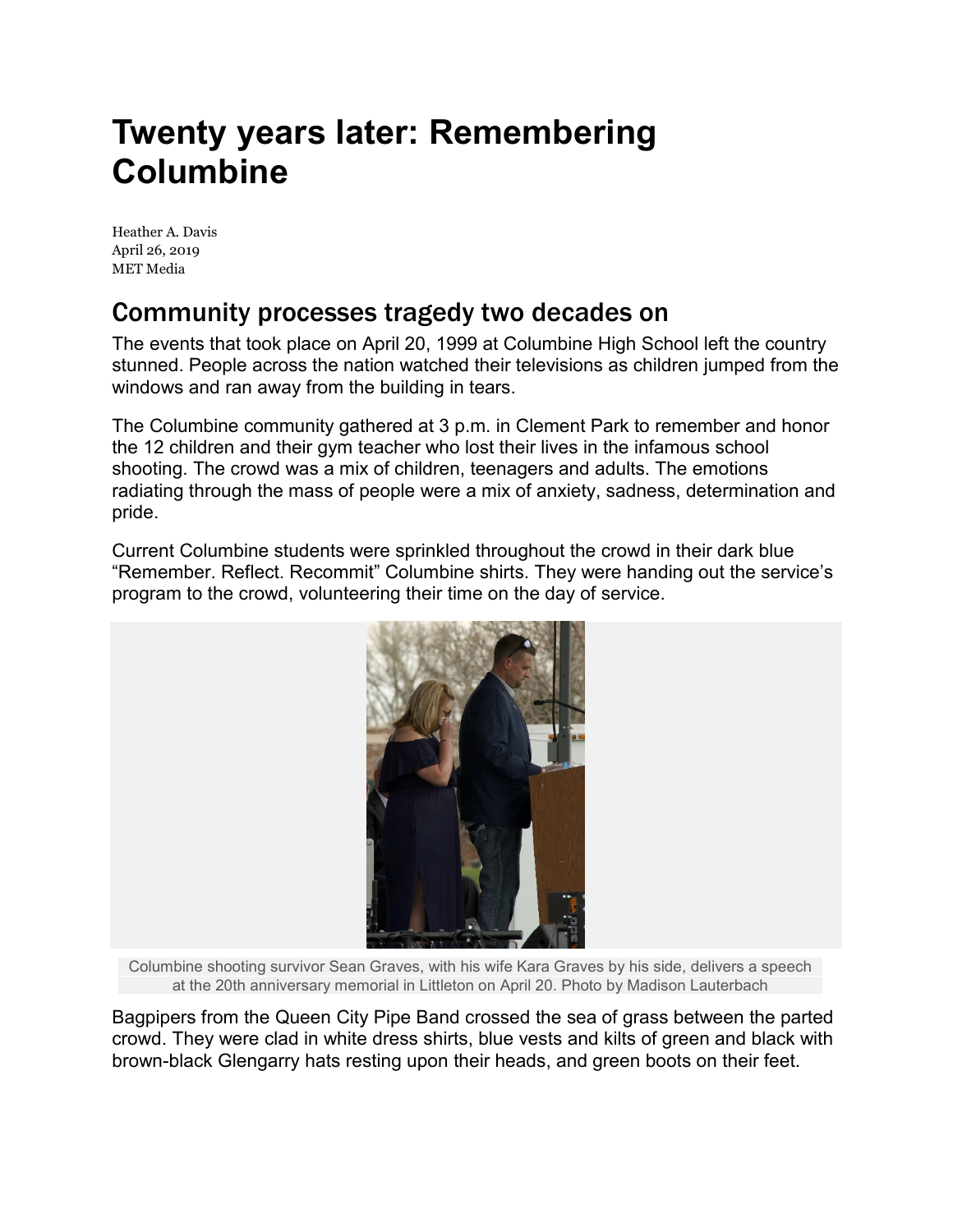The pipers and a combined honor guard performed the presentation of the colors just before the Columbine Blue Choir sang the national anthem.

"We all remember where we were on that day," said Mandy Cooke, who was a student at the time of the shooting, and is now a teacher at Columbine.

She said she was confused during the evacuation, thinking it was due to a fire. Even after she learned that there had been shots fired, she didn't know the extent of what happened until she found shelter in a stranger's house.

Sean Graves, a student that was injured that day, nervously and slowly approached the microphone, using a crutch to aid his gait. Graves said out of the 2,000 people who went into Columbine that day, no one was the same upon leaving.

"Everyone was broken. We all bled blue and silver," he said. Graves was shot six times and paralyzed with a spinal cord injury. Graves sent thanks to the firemen, sheriff and emergency medical technicians that saved his life that day.

Against all odds, after 49 surgical procedures, he was able to walk again. Even though he went through something most people will never have to endure, Graves said, "I am a rebel through and through. My daughter, she will be a rebel. We are rebel strong."

Patrick Ireland was a typical teenager in 1999. He would gamble in the cafeteria, and drink with his buddies. He became a symbol of Columbine when images of him escaping from the school were broadcasted. He still remembers the years before the tragedy fondly.

Ireland said he had a feeling of pride seeing himself jump from the window.

"I'm proud to be one, just one of the symbols of that day," he said.

He was shot in the head twice and in the foot once. It left him paralyzed on his right side. His recovery was a long process, as he had to learn how to walk and talk all over again.

After 20 years, two words have stuck with Ireland: love and forgiveness.

"When I think of love in the world, I think of all the good people out there, the belief that love exists, the belief that love triumphed," he said.

Ireland said that recovery is an implication that the road is coming to an end. He said people can choose their attitude and that they are only a victim when they allow themselves to be.

"Dwelling on what is bad in the world results in a loss of energy and does nothing to improve our lived," he added.

He said that for there to be a need for forgiveness there must be a debt; it takes time and patience to grant forgiveness.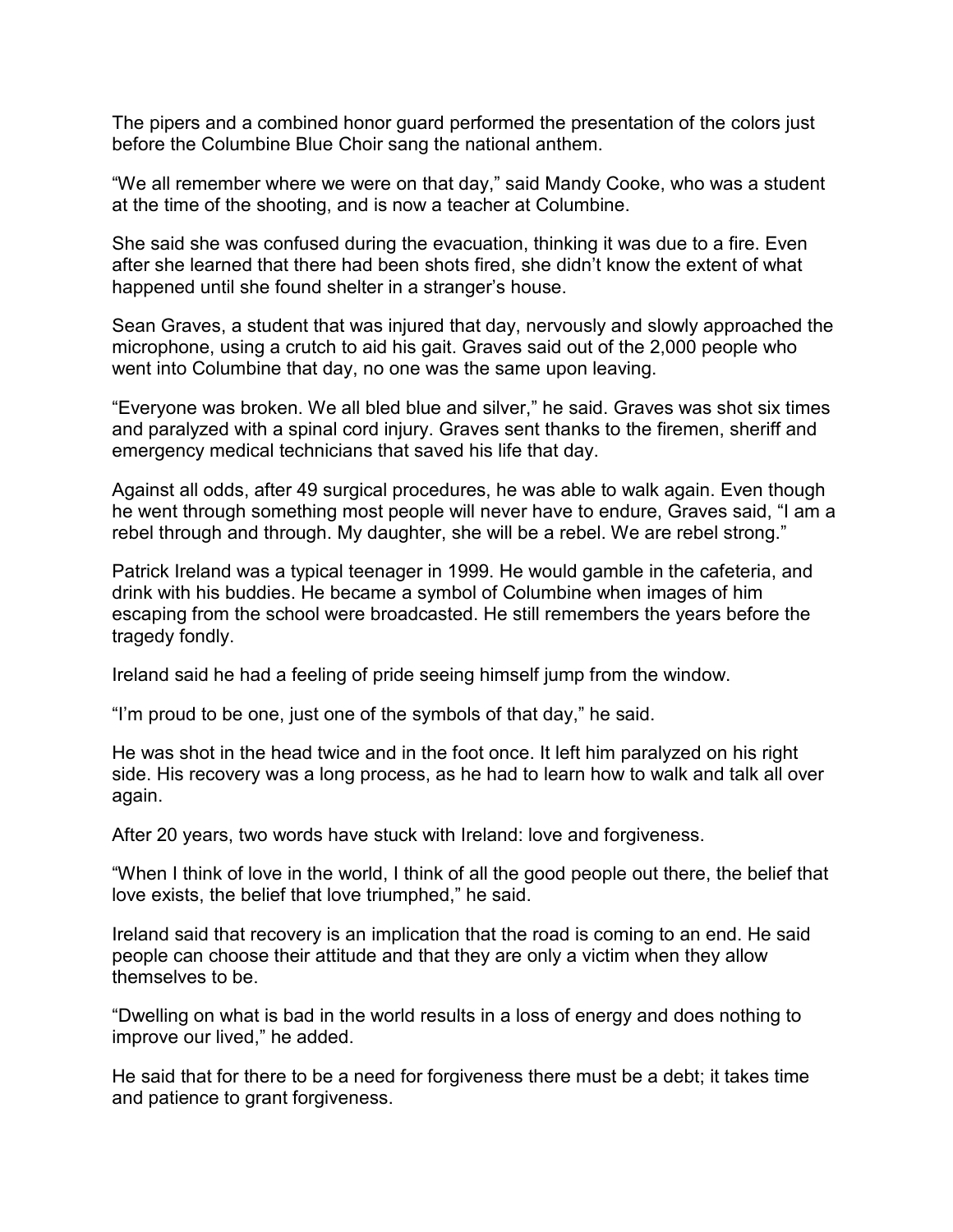Dawn Anna, mother of Columbine victim Lauren Townsend, approached the microphone, tissues in hand, prepared for any tears that might fall during her speech.

"Twenty years, can it really be that long?" She added that anytime there is a shooting they are transported back in time to April 20, 1999. "Every cell in our bodies understands what they're going through."

She said that people still ask her how she is doing.

"We're changed, weaker in some places, but hopefully we're stronger in most of them. Our hearts have giant holes in them, but our hearts are bigger than they were 20 years ago," she said.

Anna believes that helping others has been a part of that change. She said that families have found ways to reach out and help others by building the new library and the atrium at Columbine, and then by raising money for the Columbine Memorial.

Anna proposed that April 20 be a day of service for Columbine. She got her wish and more when Gov. Jared Polis declared the date a day of service for the entire state of Colorado.

He said that when he was asked to attend the memorial, he didn't even check his calendar before agreeing. At the ceremony, he made the declaration public.

"The state of Colorado will always remember Columbine and what it means to all of us," said Polis.



Columbine survivor Will Beck places a flower on the Columbine Memorial on April 19. This year marks the 20th anniversary of the school shooting.